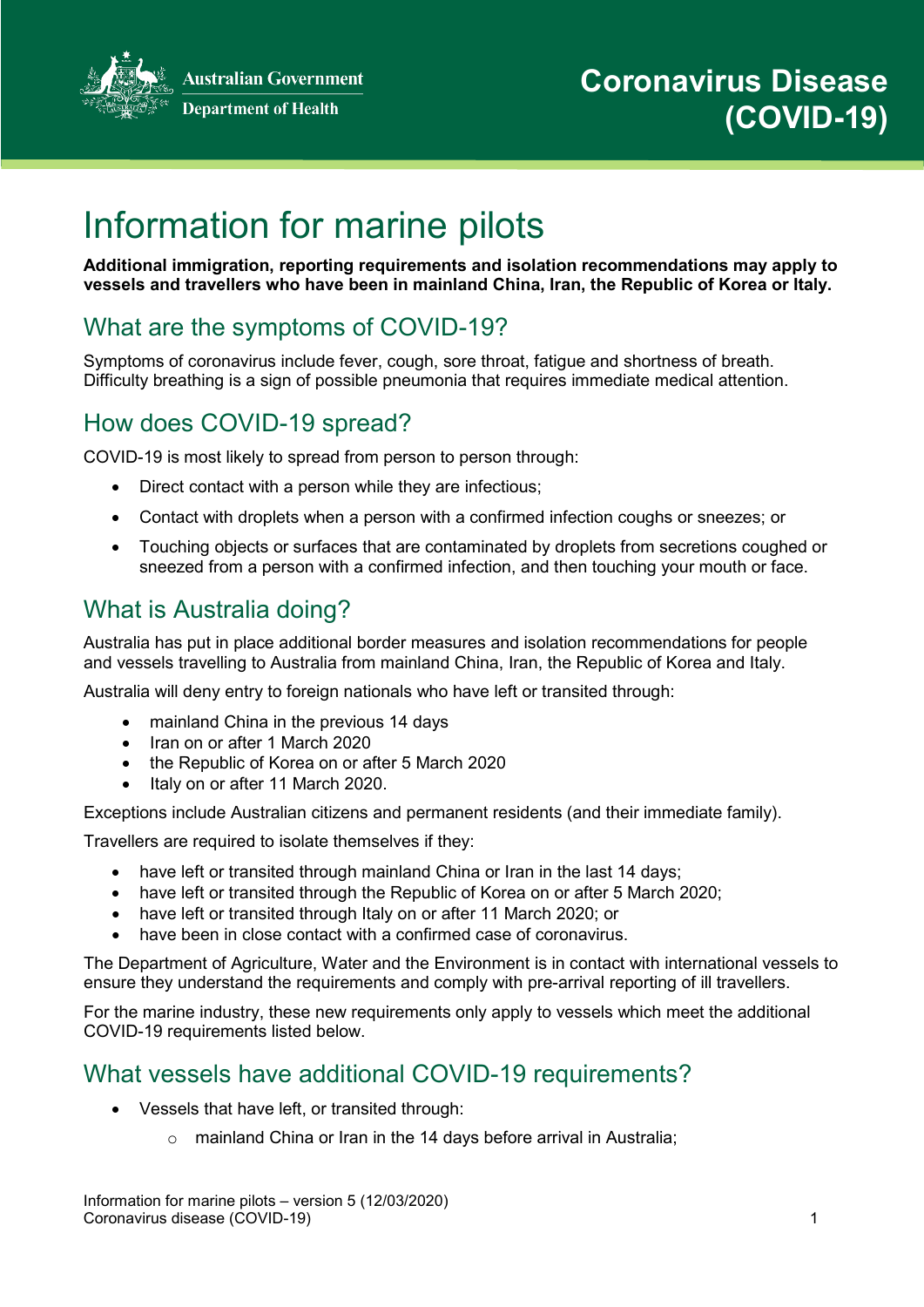

Australian Government

- o the Republic of Korea on or after 5 March 2020; or
- o Italy on or after 11 March 2020.
- Vessels with crew or passengers who have left, or transited through:
	- o mainland China or Iran in the 14 days before arrival in Australia;
	- o the Republic of Korea on or after 5 March 2020; or
	- o Italy on or after 11 March 2020.
- Vessels that have ill crew or passengers on board.
- Vessels that have crew or passengers who have been in contact with a confirmed case of COVID-19 in the past 14 days.

#### How do I find out if a vessel may be subject to additional COVID-19 requirements?

The vessel is legally required to provide this information in the pre-arrival report through Maritime Arrivals Reporting System (MARS).

If you are boarding a vessel which has not yet completed the pre-arrival report, you should contact the vessel agent to find out this information.

#### How can I reduce my risk?

Person to person spread of the coronavirus is reported as occurring, but it is not yet understood how easily this happens. The following measures will help reduce the risk:

- Where possible, contact with persons on board the vessel should be limited to essential crew.
- Pilots should wear appropriate personal protective equipment (PPE), (surgical masks) while on board a vessel that meets the criteria for additional COVID-19 requirements listed above**,** as a precautionary measure. Replace masks if they become damp or soiled.
- Pilots should avoid touching their mouth, eves, and nose with unwashed or gloved hands.
- Pilots should wash their hands frequently while on board the vessel with soap and water, or use alcohol-based hand rub.
- Where possible, pilots should stay one metre or more away from crew unless wearing appropriate PPE.
- If a pilot becomes aware of any ill person on board, they should contact their local port authority and public health authority, ask the vessel master to report the illness in their prearrival report.
- The ill crew member or passenger should isolate on the vessel in a single cabin until further direction is given by a biosecurity officer or human biosecurity officer.

#### Am I subject to enhanced health screening and isolation recommendations if I pilot a vessel?

By following these guidelines, marine pilots are exempt from Australia's health screening and isolation recommendations on arrival into Australian ports.

If you have been in contact with ill persons while on board the vessel, make yourself known to the biosecurity officer on arrival.